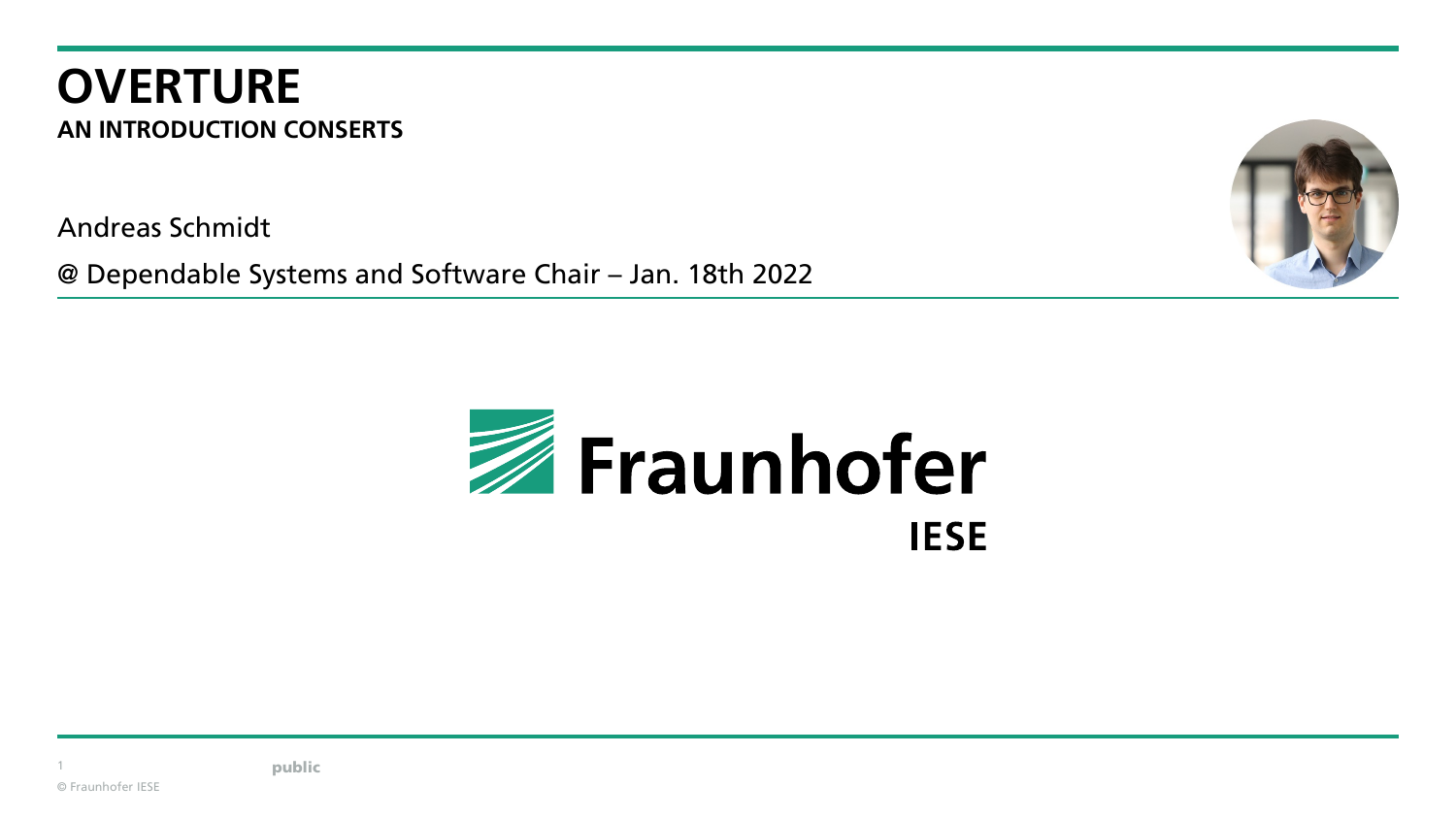#### **Motivation**

Safety Assurance in Cyber-Physical Systems is impeded by

- Increasing complexity of systems of systems
- Increasing variability in terms of operating modes and collaboration groups
- Runtime Monitoring allows to assure certain properties during operation, based on pre-assured components
- Creation of Runtime Monitors should be as automated as possible avoiding the introduction of development faults

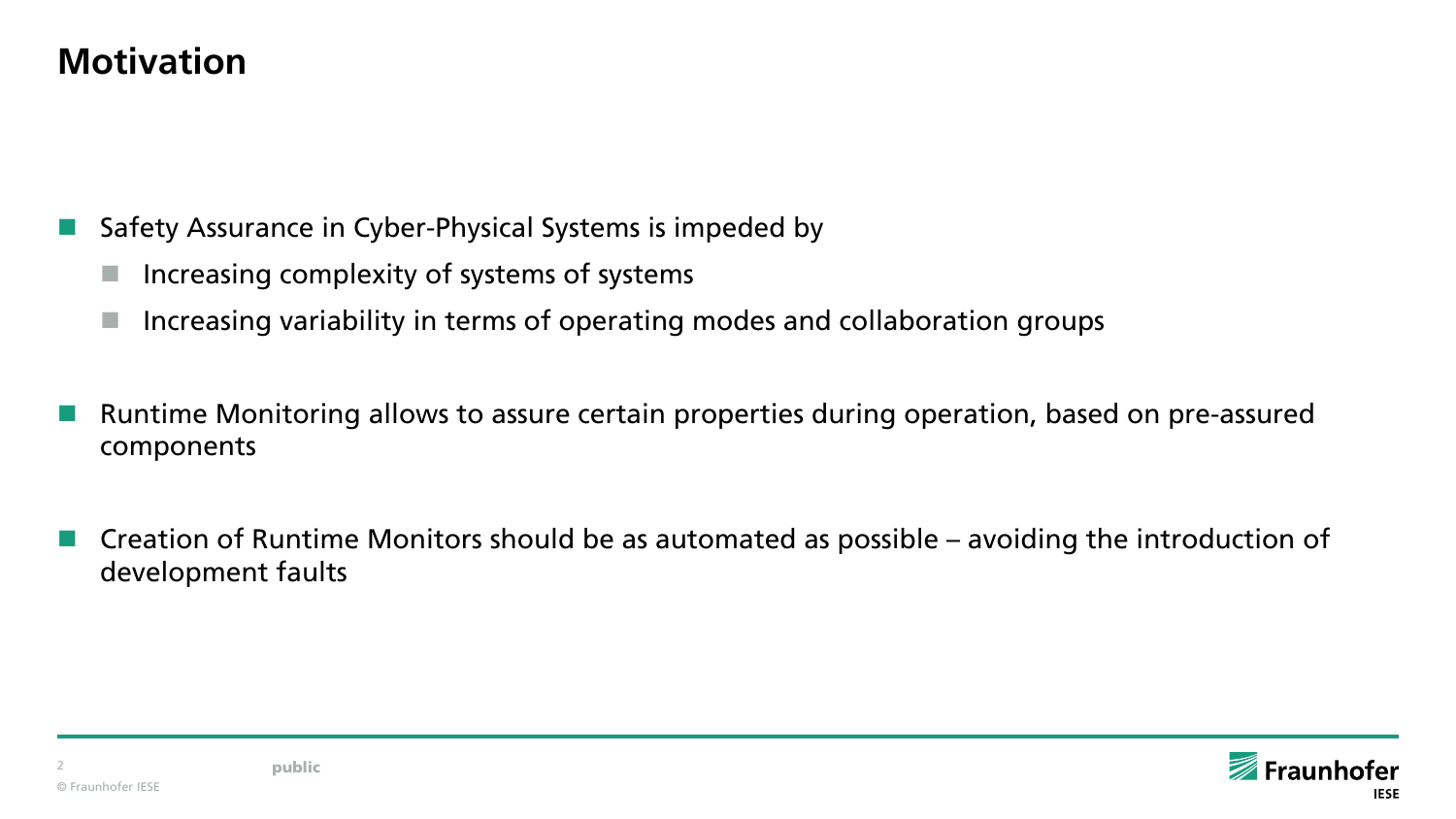# **AGENDA**

- **Conditional Safety Certificates (ConSerts)**
- **I** Implementation
	- Services & Dimensions
	- Safety Evaluation
	- Deployment Targets and Framework
- **Exaluation & Discussion**

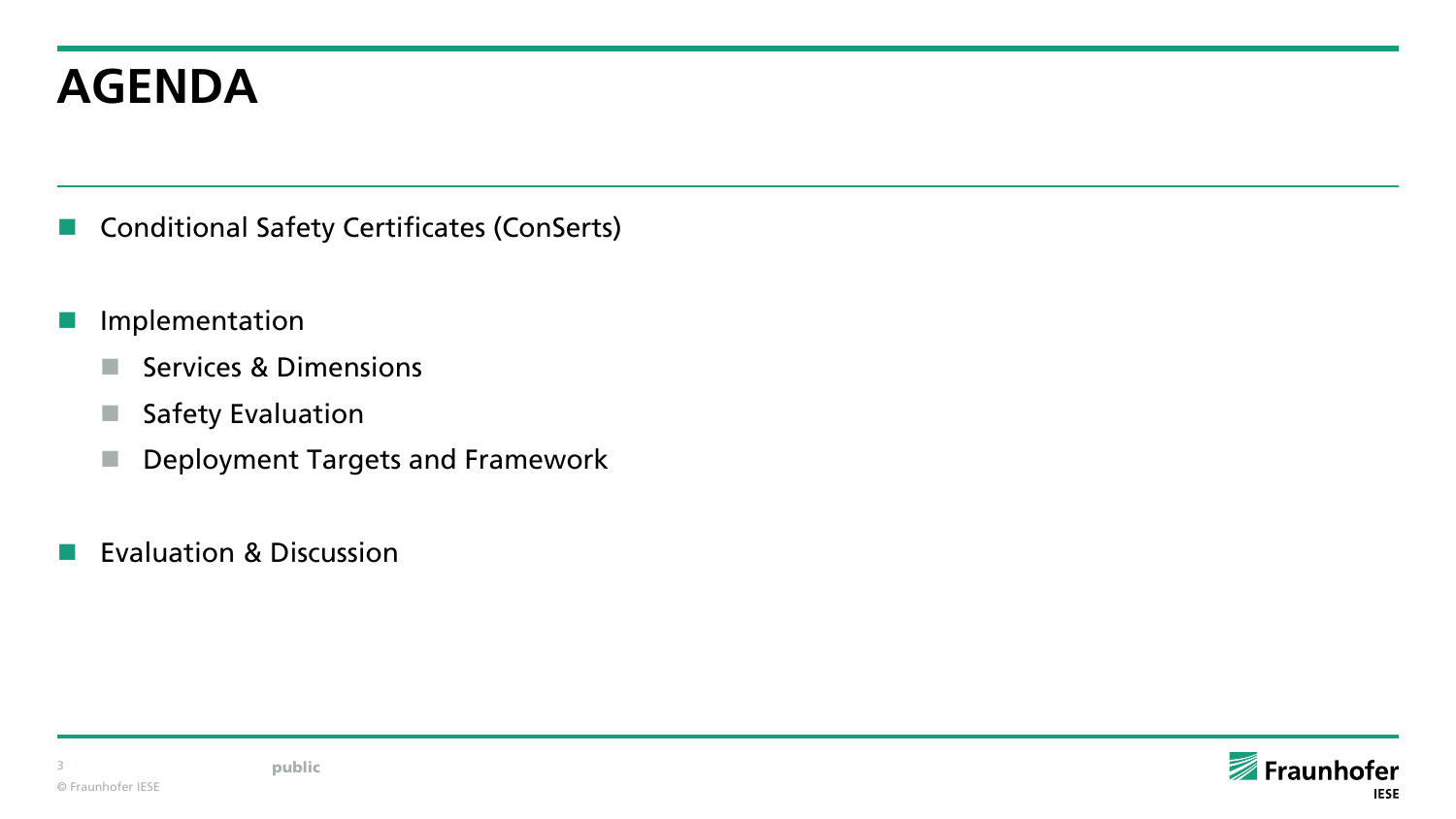# **Safety Engineering with ConSerts**

- Domain Engineers define Ontology / Type System
- Safety Engineers derive ConSerts from Assurance Process
- ConSerts are used for
	- Composition- (aka Compile-) Time Assurance Can systems conceptually collaborate?
	- **Run-Time Assurance** what can systems do safely right now

public



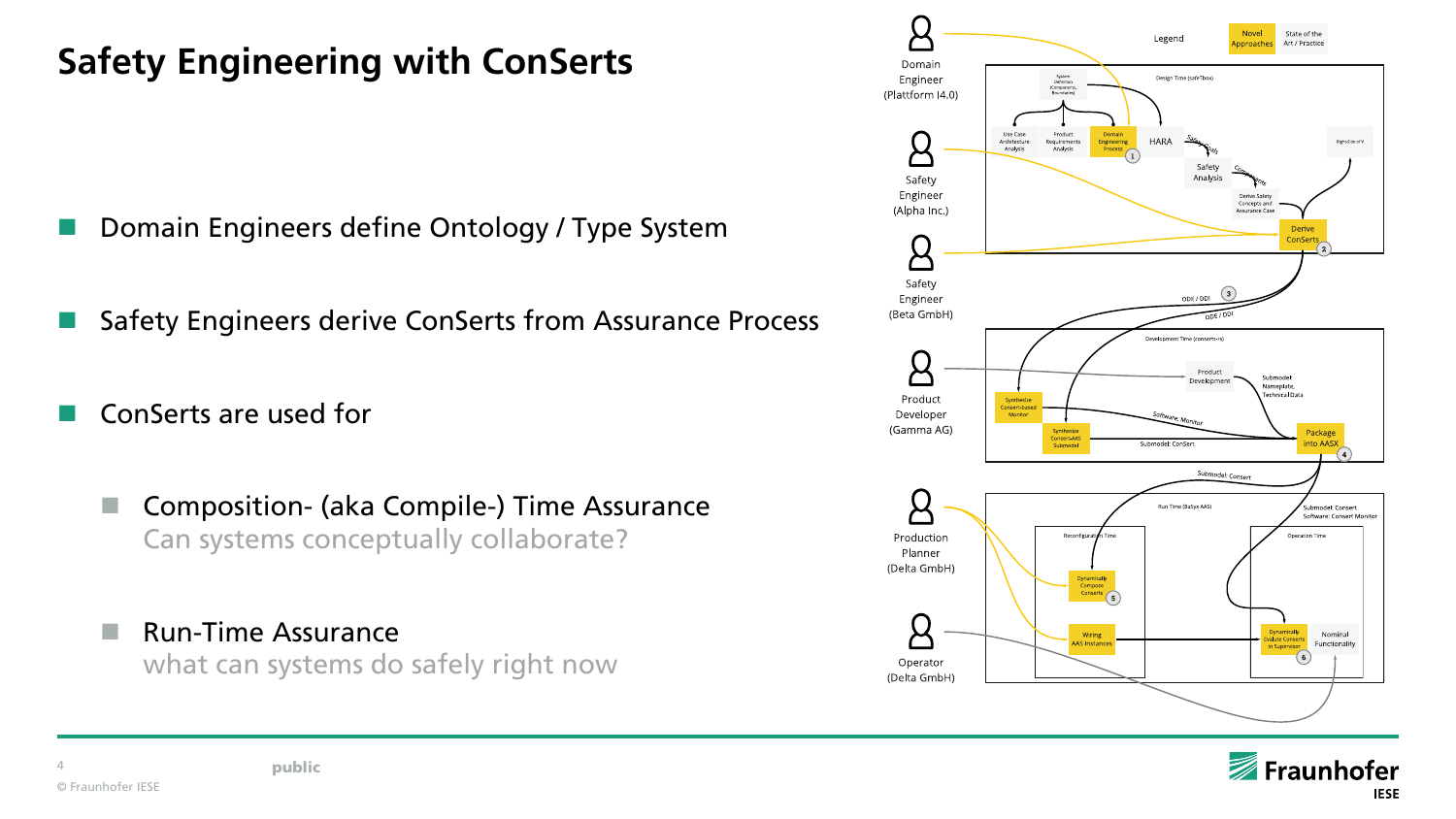#### **Conditional Safety Certificates (ConSerts)**

- Methodology-wise derived from Assurance Cases
- Model-Based Approach to specify
	- Success Trees for System-Local Behaviour and Provided Guarantees
	- Demand-Guarantee Relations between Collaborating Systems
- Collaborations and Adaptations assured conditionally at design-time
- Conditions monitored and evaluated at run-time
- Approach technically suited to also model quality properties that are not safety



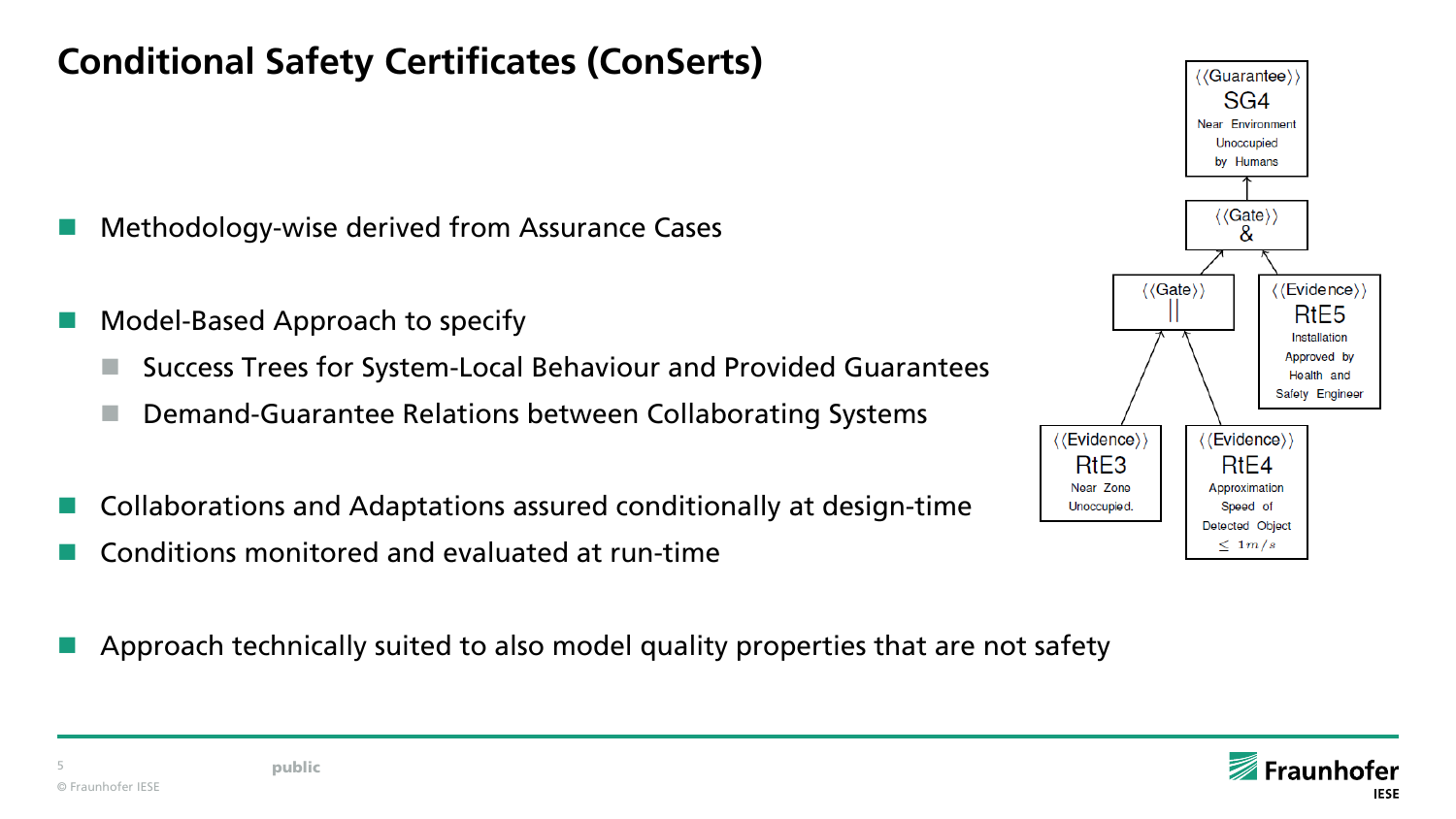### **End-to-End Safety Engineering with ConSerts**



Execute Model-Based Safety Engineering to identify:

- $\blacksquare$  Safety Properties that can only be assured collaboratively One system guarantees another system's demand
- Exported ConSerts Model File serves as input to conserts-rs
	- Rust-based Command-Line Tool
	- compile turns ConSert models into executable Rust-based monitoring code
	- compose takes several ConSerts and checks if they can be composed safely

#### Automating this process integrates well with *Continuous Delivery for Safety-Critical Software*<sup>1</sup>

<sup>1</sup> Marc Zeller, Daniel Ratiu, Martin Rothfelder, and Frank Buschmann. An industrial roadmap for continuous delivery of software for safety-critical systems. In 39th International Conference on Computer Safety, Reliability and Security (SAFECOMP), Position Paper, 2020.

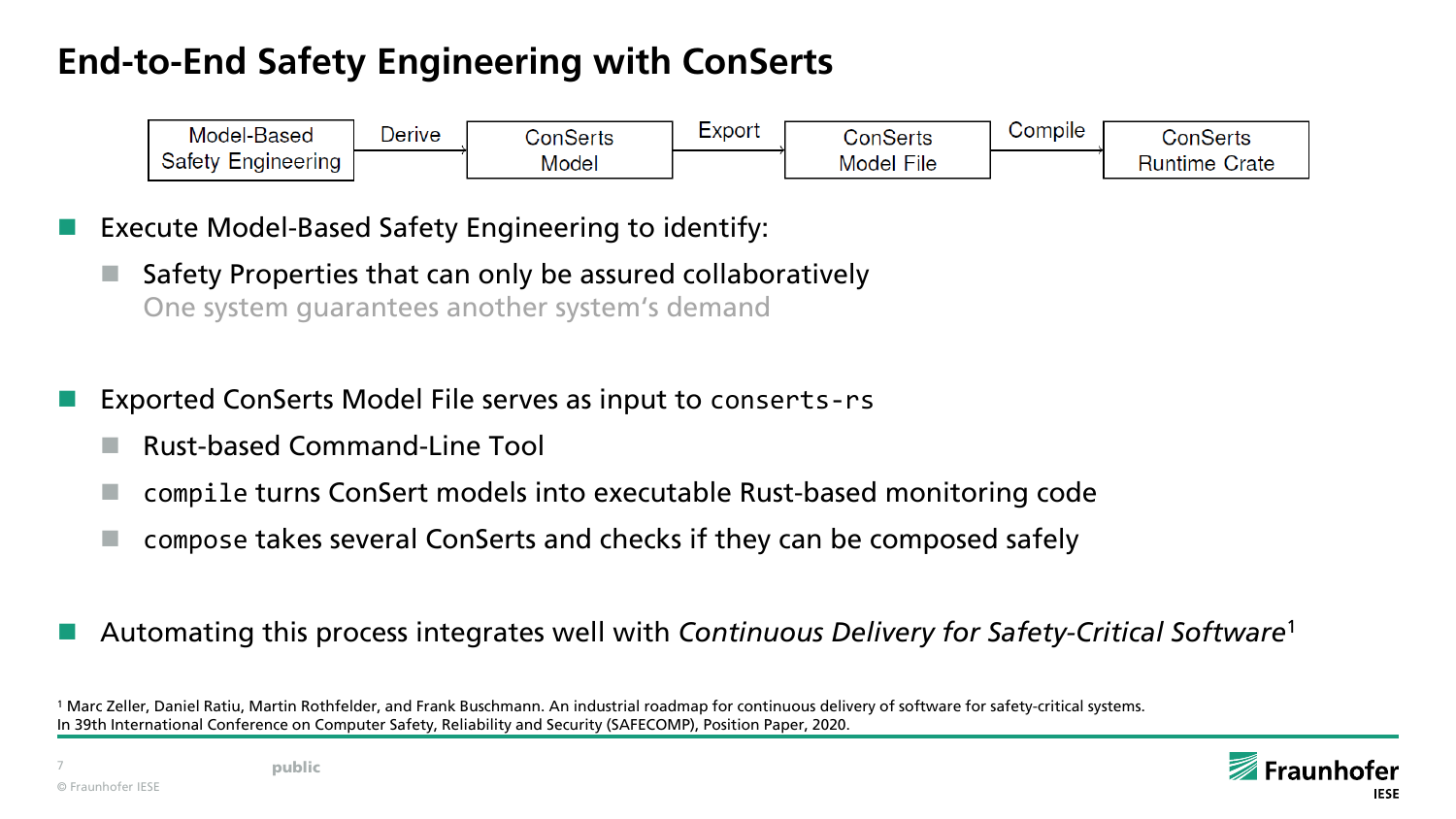#### **ConSert Services**

- When formalizing, we consider Services as provided/required by individual systems
- Services have a type and multiple services can be composed if they have the same type
- Provided Service
	- $\blacksquare$  Type
	- Guarantees
- Required Service
	- $\blacksquare$  Type
	- Demands

© Fraunhofer IESE 8 **public** 



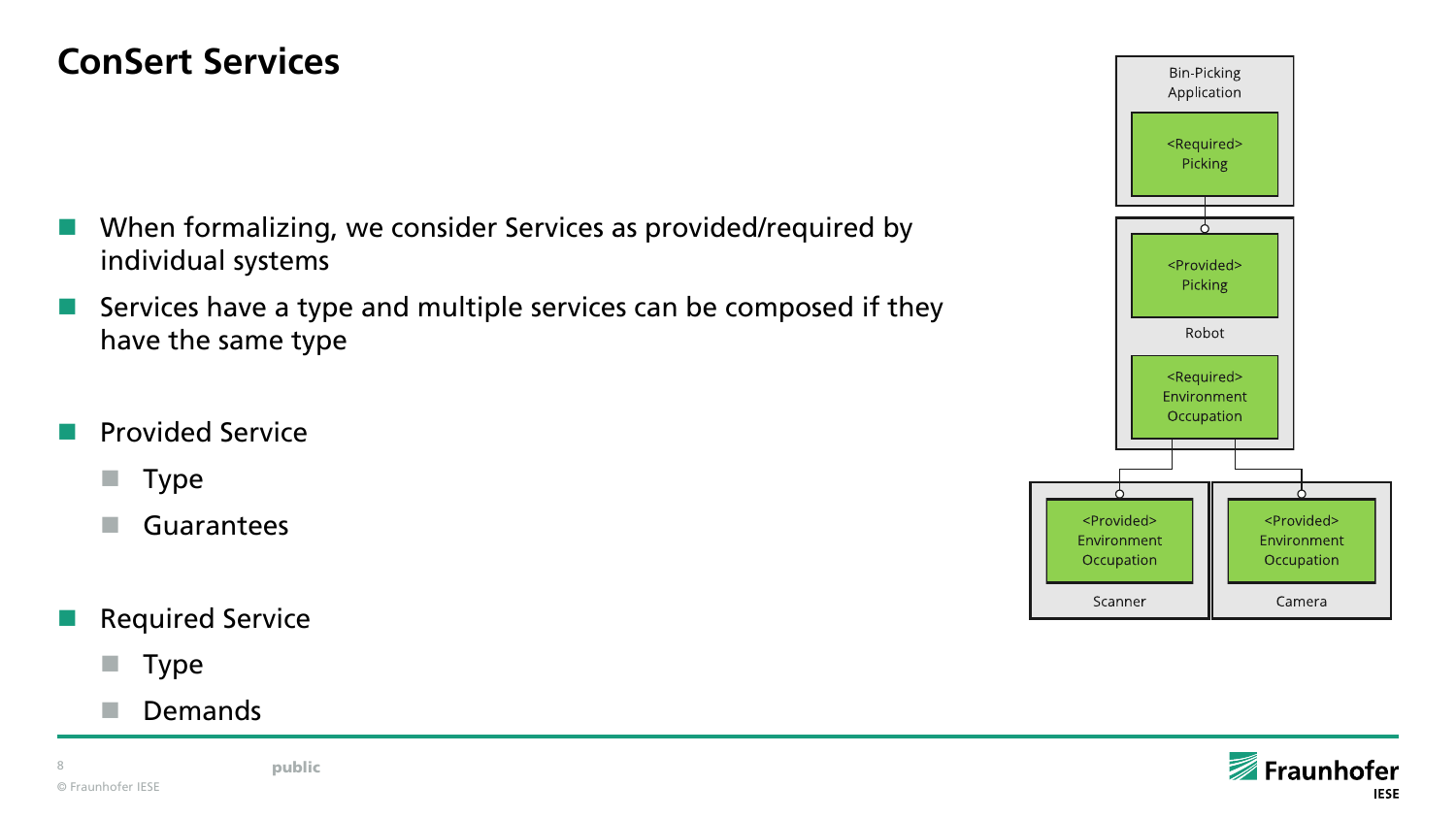#### **ConSert Dimensions**

- id: ExampleGuarantee dimension:
	- Numeric:
		- type: UnoccupiedTime covered:
		- Inclusive: start: 0.0 end: 1.48 subset: Demand
		- uom: second





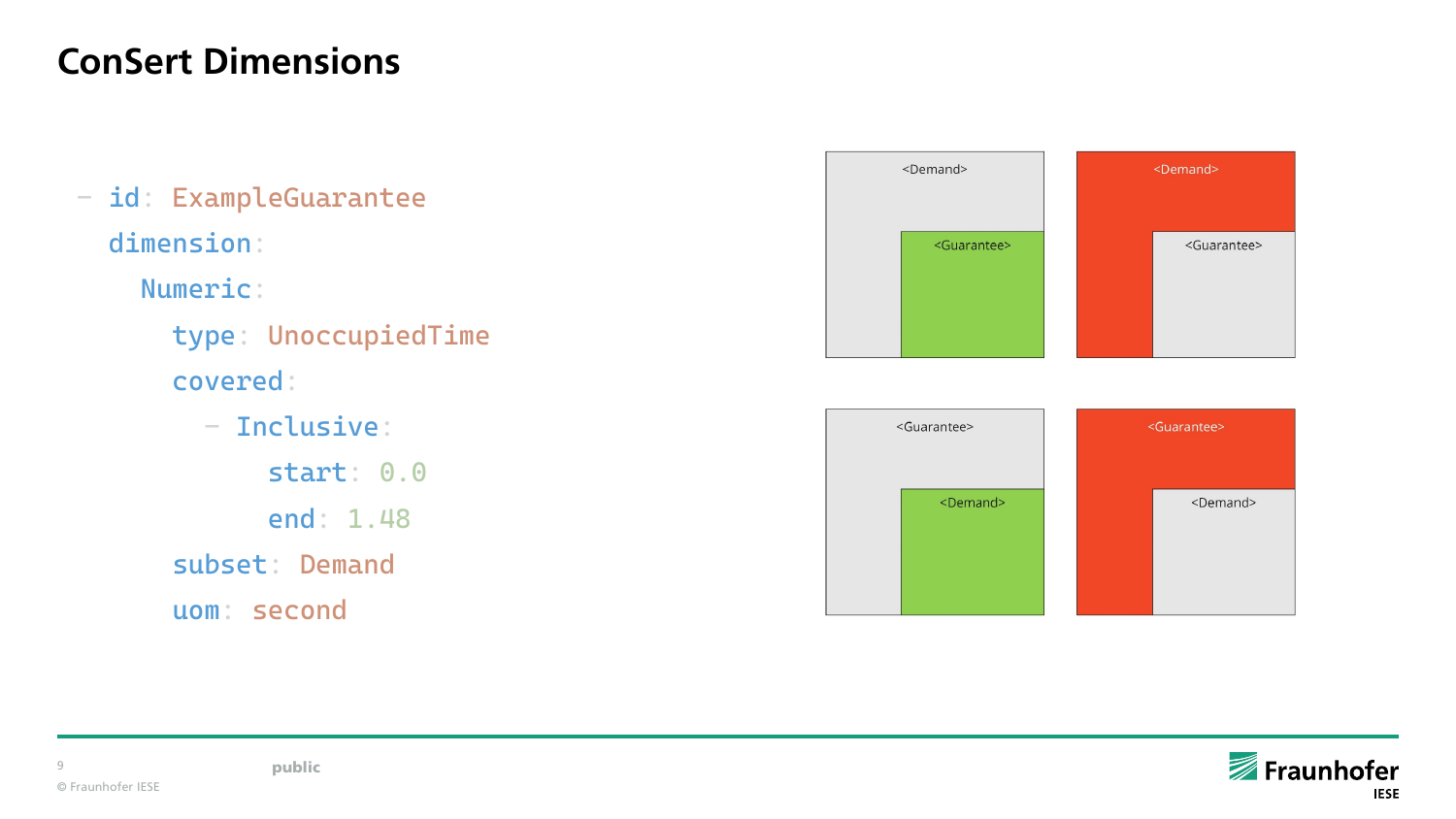#### **ConSert Composition**

- Start with an empty System-of-Systems
- While adding a ConSert:
	- Check for all required services if there are matching provided services
	- Check for each demand in a required service if at least one matching guarantee is present
- Matching is defined as dimensions musts match
	- Binary, Categorical, Numerical
	- If Categorical / Numerical, considered Subset relationship and covered set

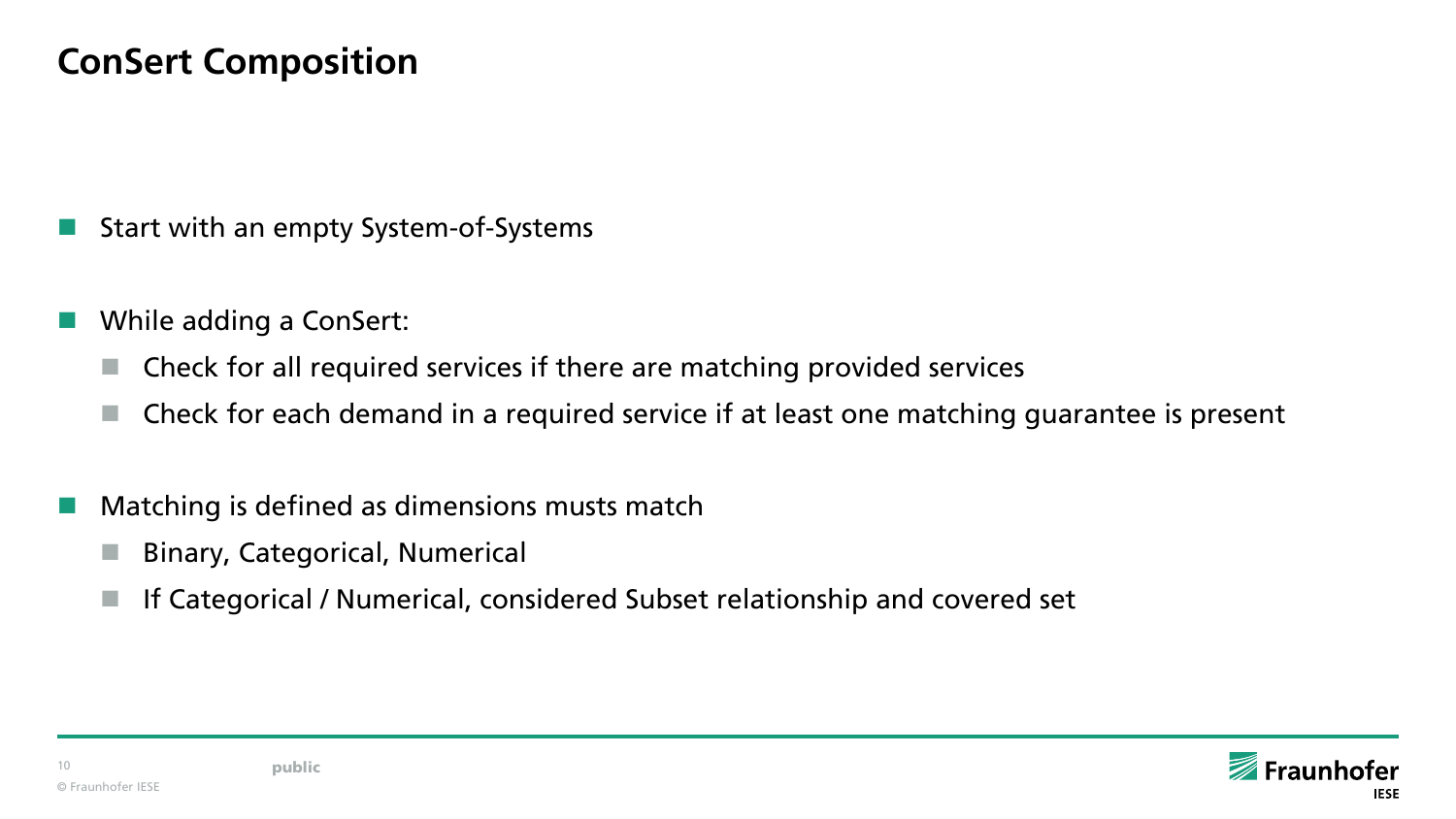### **Implementation | Safety Evaluation**



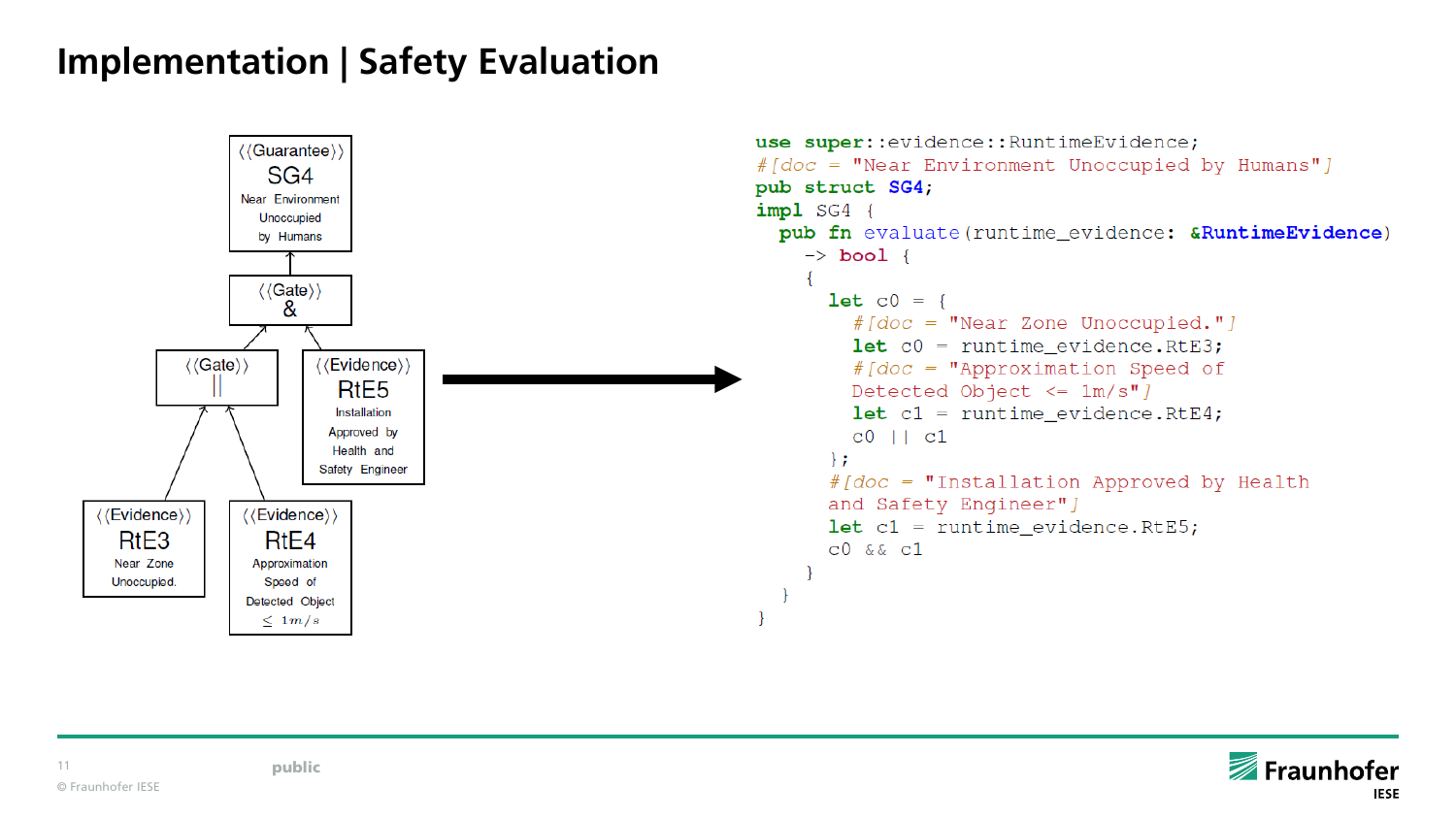#### **Deployment | Embedded System with [rtic.rs](https://rtic.rs/)**

```
use consert edcc2021:: {properties:: *, *};
```

```
\#[app(device = target, peripherals = true)]
const APP: () = \{struct Resources {
    safe: bool,
    rtp: properties:: RuntimeProperties,
   monitor: monitor:: Monitor,
   11...11...#[task(resources = [safe, monitor, rtp])]
  fn evaluate safety (
    cx: evaluate safety::Context) {
```

```
let resources = cx. resources:
// Move current sample to monitor
resources.monitor.add_sample(
  *resources.rtp);
*resources.rtp = RuntimeProperties::unknown();
```

```
// Evaluate safety
let rte = resources.monitor.get_sample();
  *resources.safe =
    quarantees::SG4::evaluate(&rte);
```

```
#[task(binds = RTCO, resources = [rtc 0, rtp,velocity sensor]) ]
fn rtc(cx: rtc::Context) {
  use uom::si:: {velocity:: *, f64:: Velocity};
```

```
let velocity =
  *cx.resources.velocity_sensor.sample();
let rtp: \text{\&mut} RuntimeProperties =
  \& mut \star cx. resources. rtp;
rtp.approximation_speed_of_detected_object =
  ApproximationSpeedOfDetectedObject::Known(
    Velocity::new::<meter_per_second>(velocity));
```
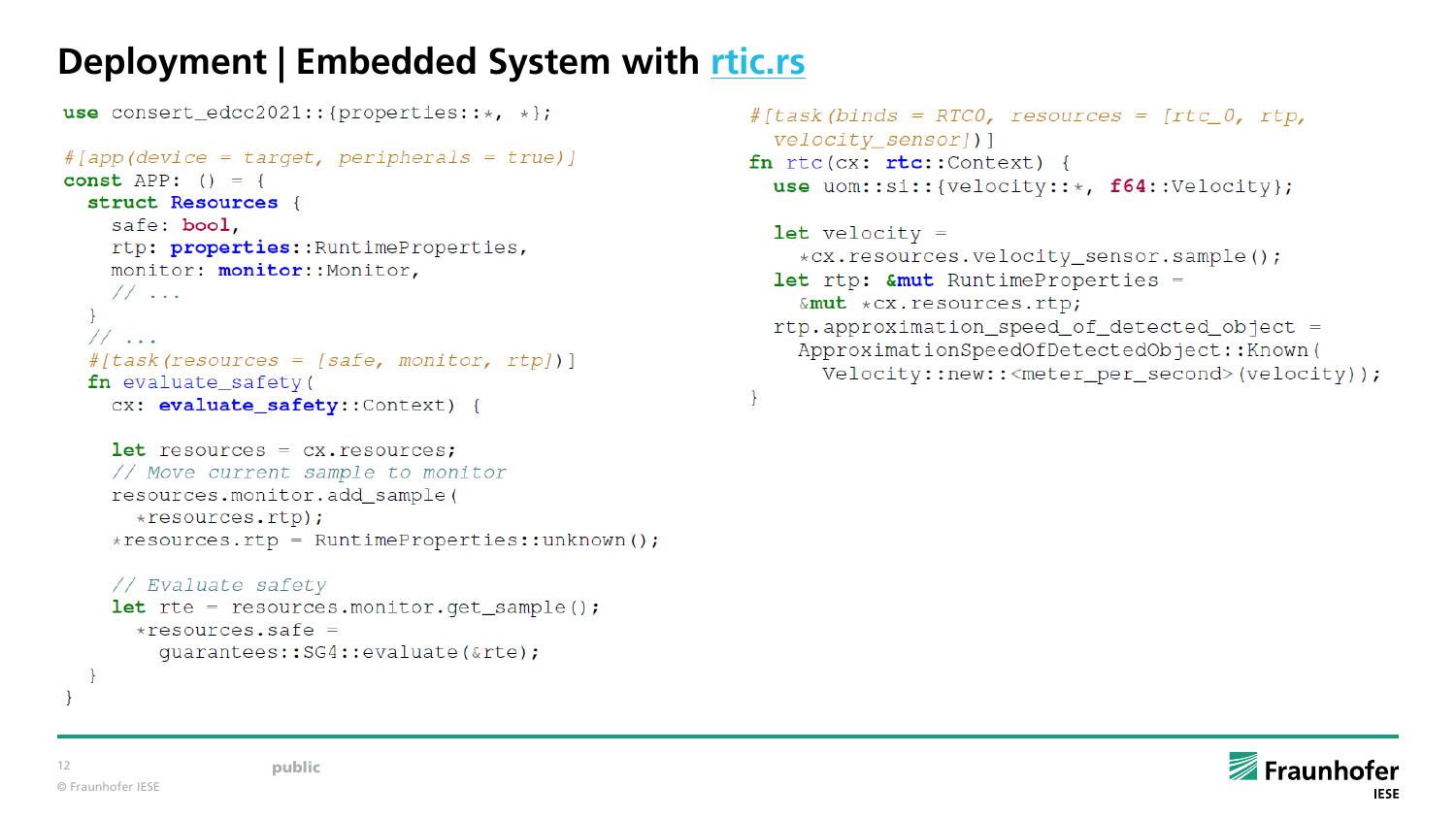# **Deployment | ROS & C++**

- ROS is popular in both academia and industry
- Foreign-Function Interfaces (FFI) to C++ allow for high flexibility in terms of application context
- Both deployment variants can be auto-generated

```
# [no mangle]
pub unsafe extern "C" fn Monitor_get_sample(
  ptr: *mut Monitor) -> *mut RuntimeEvidence {
  let monitor = {
    assert! (!ptr.is_null());
    &mut *ptr
  \} ;
  Box::into_raw(Box::new(monitor.get_sample()))
```

```
use crate::prelude::*;use rosrust:: {Publisher, Subscriber};
// more use statements omitted for clarity
pub struct RosMonitor {
  pub rtp: Arc<AtomicCell<RuntimeProperties>>,
  pub monitor: Monitor,
  pub subscriptions: Vec<Subscriber>,
  pub SG4: Publisher<msq::consert_edcc2021::SG4>,
  pub SG5: Publisher<msg::consert_edcc2021::SG5>,
impl RosMonitor
  11...pub fn run_standalone(mut self,
    frequency: Frequency) {
    let rate = rosrust::rate(frequency.get:: \text{chertz} () );
    while rosrust::is ok() {
      let rte_sample = self.cycle();
      self.publish_all(&rte_sample);
      rate.sleep();
  pub fn cycle(&mut self) -> RuntimeEvidence {
    let rtp_sample = self.rtp.load();
    self.rtp.store(RuntimeProperties::unknown());
    self.monitor.add_sample(rtp_sample);
    self.monitor.get_sample()
```
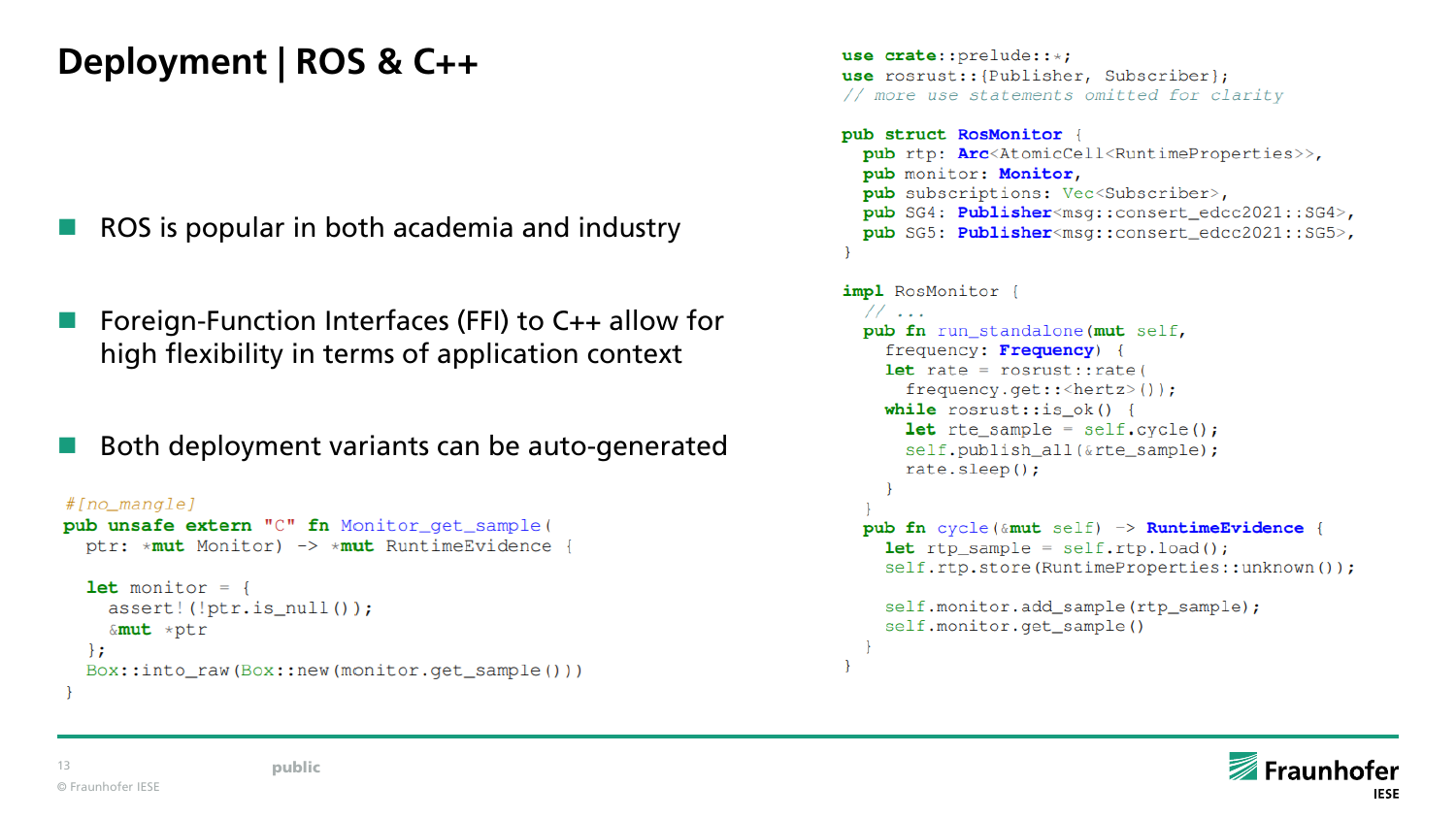

- Measuring inference latency (WCET), aka "how many cycles are taken to compute guarantee value".
- Nordic Semiconductor nRF52840, 64MHz Arm Cortex-M4 FPU, 1MB Flash, 256 KB RAM
	- No chip for safety-critical domain, but CPU & memory specification is comparable
- For realisitic ConSert size of 50 evidence (other values in paper confirm linear relationship):
	- Monitor Cycling Time: 92.92us (store current, apply majority vote over history)
	- Guarantee Evaluation Time: 3.22us (evaluate boolean logic)
- *In summary: additional monitoring meets real-time constraints and adds only little latency.*

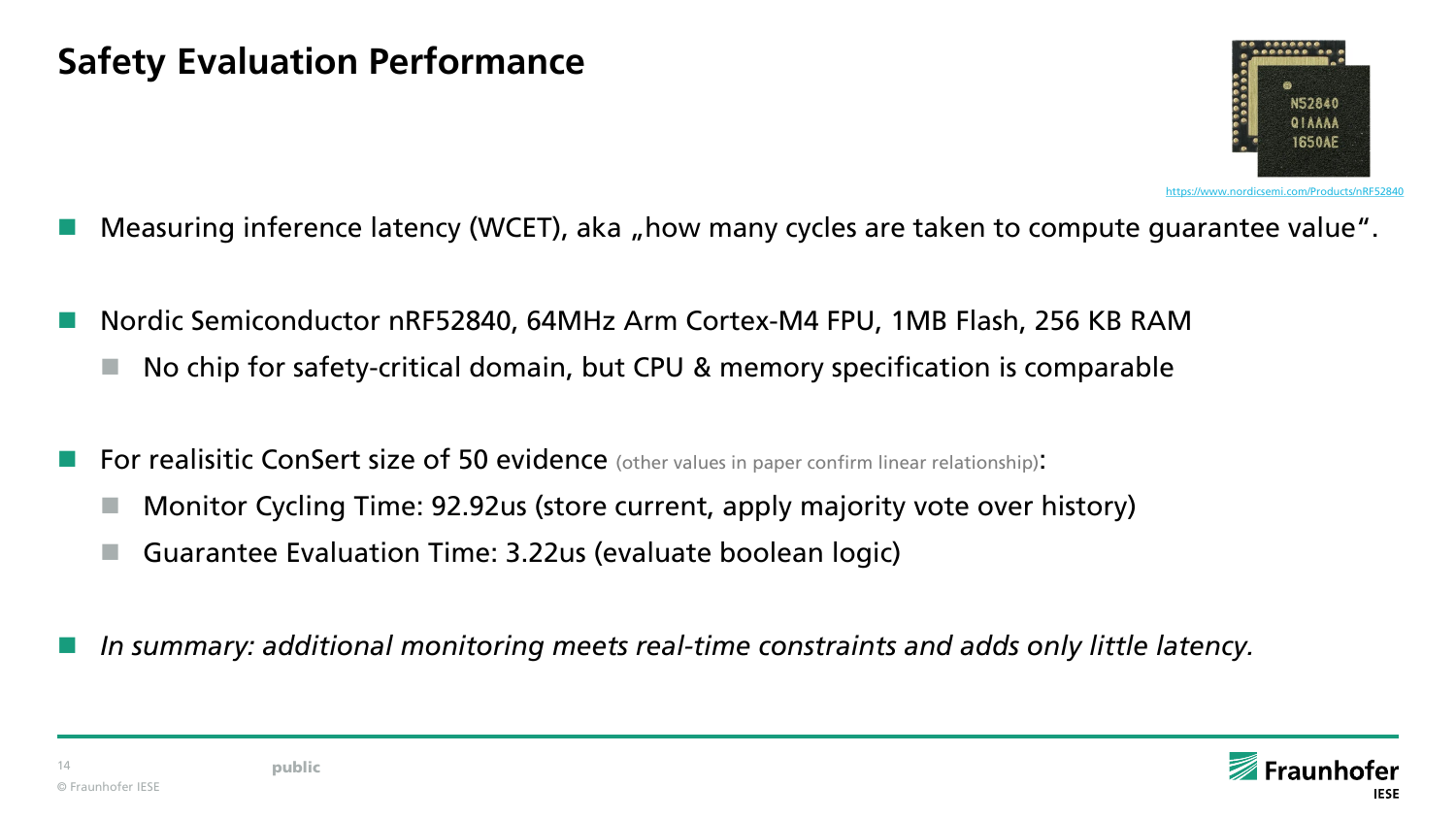- Manual review of the auto-generated code is one option we consider
	- $\blacksquare$  Review must be feasible, i.e. code should be comprehensible



- We consider lines of code (LoC) as most lines generated by conserts-rs are rather straightforward
- Code consists of (a) static infrastructure (monitor) and (b) dynamic ConSert-dependent code
	- $\blacksquare$  Static code accounts for 150 LoC, most of it is infrastructure without logic
	- Dynamic code accounts for: 18 LoC per runtime property, 7 LoC per monitored evidence/demand, 1 LoC per gate and 1 LoC per evidence in evaluation tree, 4 LoC per guarantee
- *In summary, a 50 evidence ConSert yields approx. 1500 LoC that are still feasible to review.*

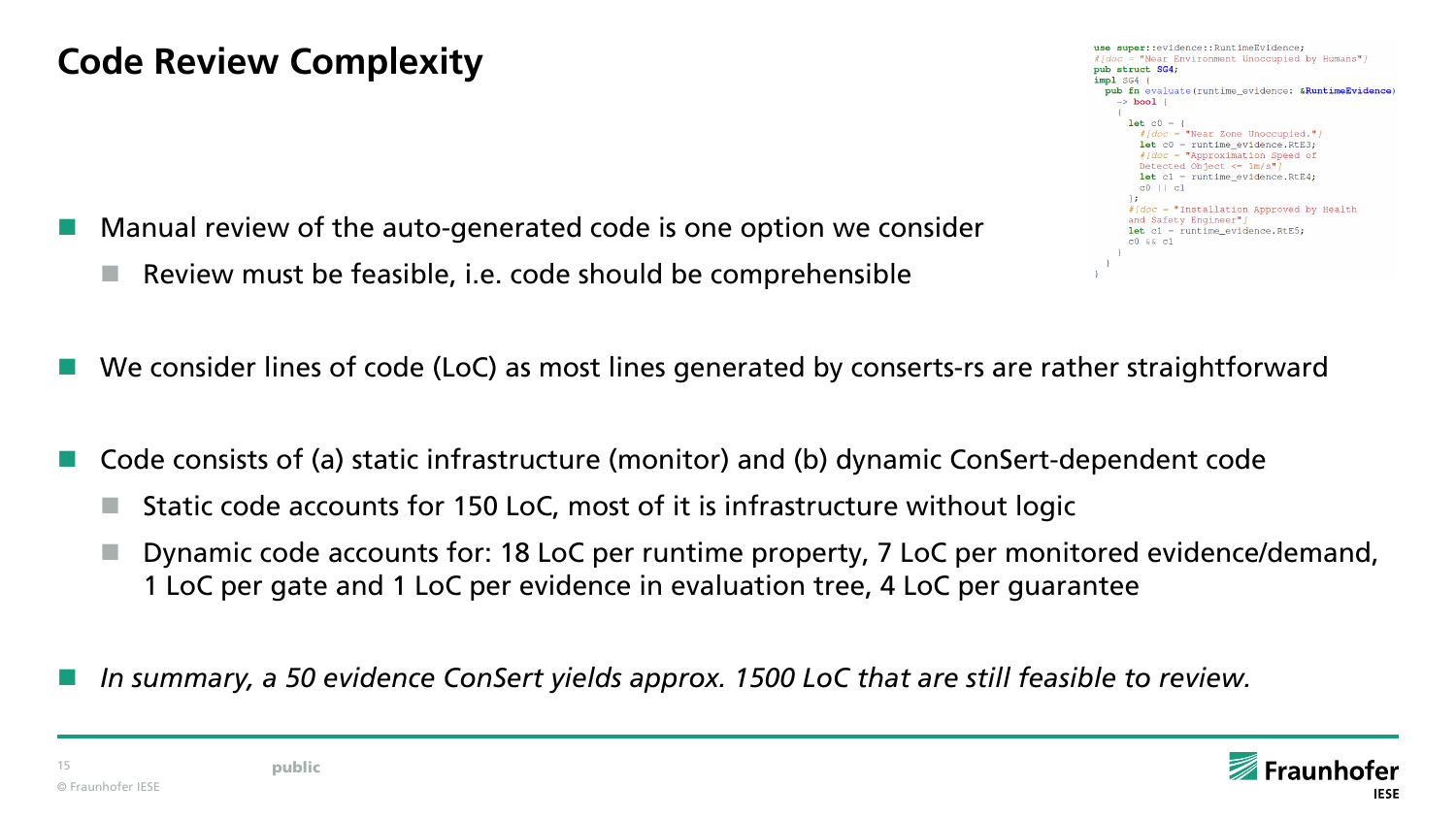#### **Correctness & the Rust Programming Language**

Correctness of Code generation must be proved – several components must be qualified

- 1. Code-Generation Logic (conserts-rs)
	- Mapping from Boolean trees to monitor code can be verified formally or via test kit
	- Small size of ConSert models allows for manual code review
- 2. Rust Compiler
	- No certified compiler yet
	- **F** Ferrocene<sup>1</sup> promises to solve that until end of 2022 for ISO 26262 ASIL B
- ConSert model validation (code-gen input) is executed via well-known safety assurance processes

<sup>1</sup> <https://ferrous-systems.com/ferrocene/>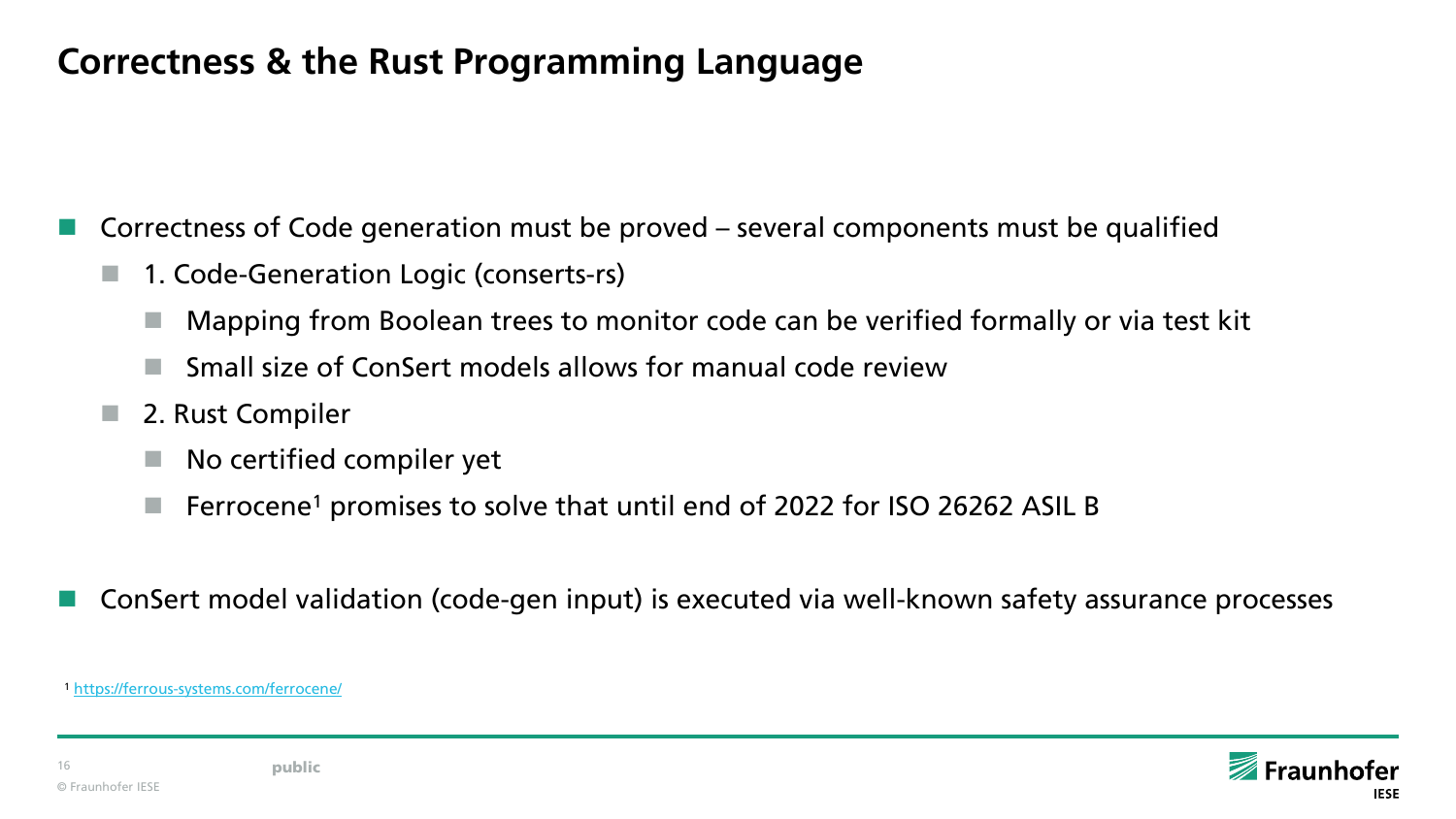### **Outlook**

- **Openly publish** 
	- Opus: The Book of ConSerts (handbook-style documentation for ConSerts)
	- conserts-rs (Rust-based library and CLI to work with ConSerts)